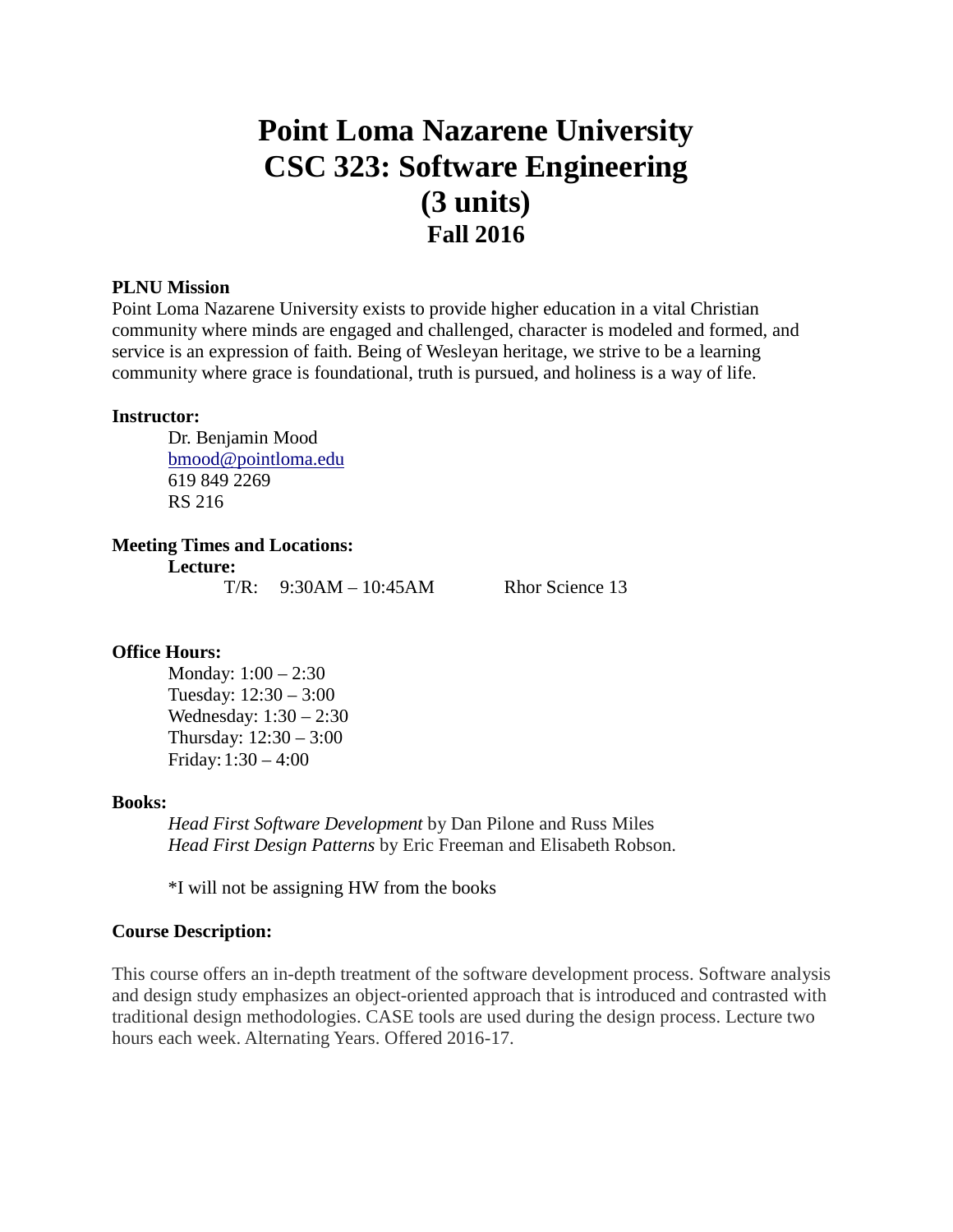#### **Learning Outcomes:**

Students will be able to write correct and robust software.

Students will be able to speak about their work with precision, clarity and organization. Students will be able to write about their work with precision, clarity and organization. Students will be able to identify, locate, evaluate, and effectively and responsibly use and cite information for the task at hand.

Students will collaborate effectively in teams.

Students will be able to gather relevant information, examine information and form a conclusion based on that information.

## **Department Mission:**

The Mathematical, Information, and Computer Sciences department at Point Loma Nazarene University is committed to maintaining a curriculum that provides its students with the tools to be productive, the passion to continue learning, and Christian perspectives to provide a basis for making sound value judgments.

## **Course Information:**

**In Class:** There will be lectures, in-class work, and team meetings in class. In-class work cannot be made up for non-PLNU sanctioned absences.

**Missed Classes:** Homework missed due to PLNU activities (i.e., sports teams, choirs, etc), can be turned in the day after the student is back. Missed Exams must be scheduled before the student leaves (the exception is dire circumstances). It is the student's responsibility to inform the professor of when they will be gone.

**Homework:** There will be homework assigned and collected most Thursdays. I am not planning on accepting late homework. All homework turned in by GIT should be turned in by the start of class the day it is due.

**Project:** Each person in the class will be assigned to a team and will work with that team on a larger project for the last part of the class. Part of the grade for the project is based on the project's completion and part on you doing your part on the project. GIT, our version control system, keeps track of who has worked on which files in the project.

**Final:** Thursday 12/15 at 10:30am. All teams will give a demo of their project. It may also include something fun.

**Cheating:** If you use resources online, you must site the direct URLs in the assignments you turn in. You should not copy another student's work. Unless otherwise noted, talking and working with fellow students to understand concepts is OK.

Rule of thumb: everything you turn in you should be able to completely explain.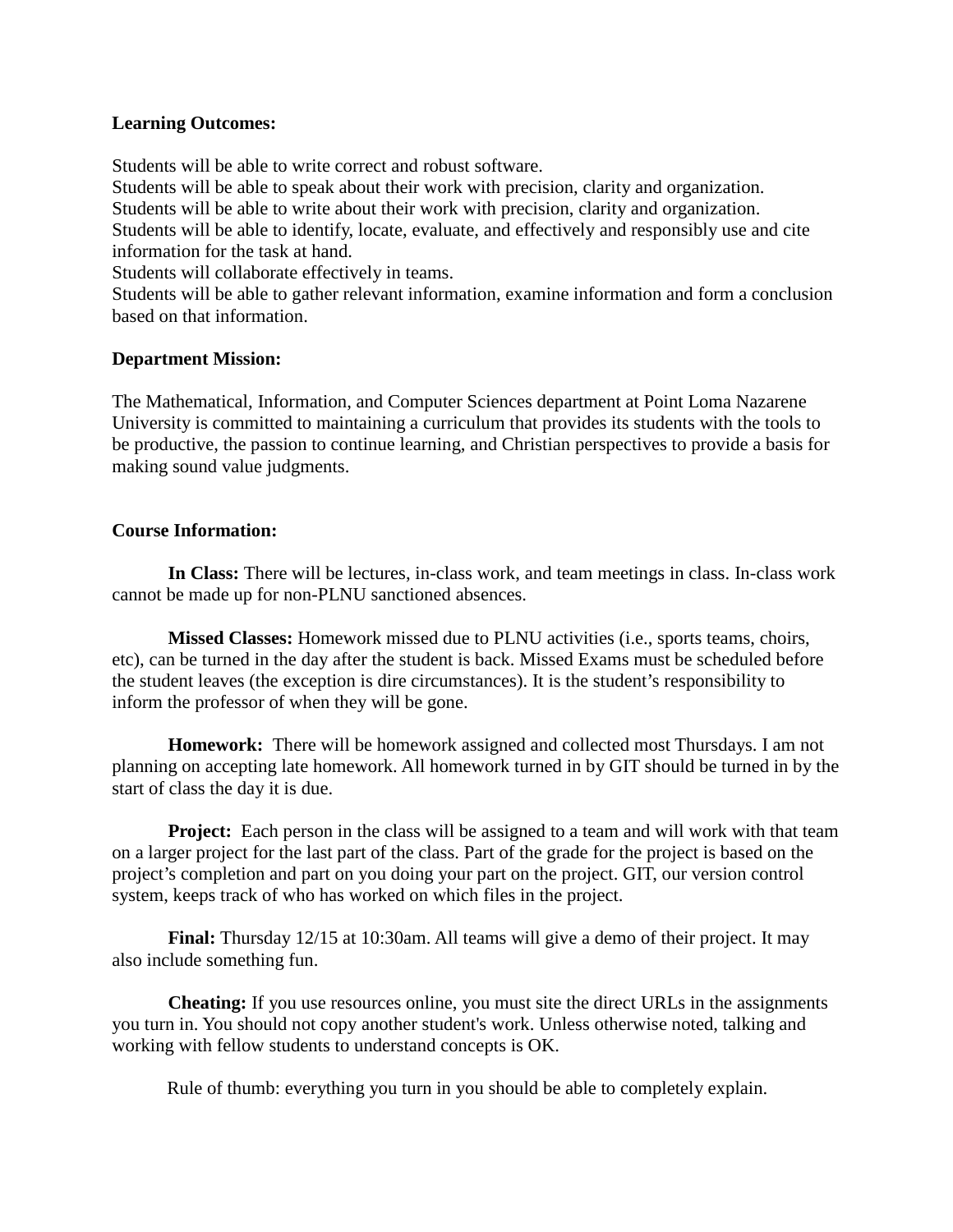Meaning, if I call you into my office to explain your work, you should be able too. *This cheating rule does not apply to the project.*

**Cell Phones & Laptops:** Please don't use them in class during the lecture. The exception is for the day(s) on Unity.

## **Be Courteous and Respectful.**

#### **Grading:**

| . .          |     |
|--------------|-----|
| In-classwork | 10% |
| Homework     | 20% |
| Project      | 60% |
| Midterm      | 10% |
|              |     |

| Grading scale |               |
|---------------|---------------|
| $93 - 100\%$  | A             |
| $90 - 92\%$   | $A -$         |
| $87 - 89%$    | $B+$          |
| $83 - 86\%$   | B             |
| $80 - 82%$    | B-            |
| $77 - 79%$    | $C+$          |
| $73 - 76%$    | $\mathcal{C}$ |
| $70 - 72%$    | $C-$          |
| $67 - 69%$    | $D+$          |
| $63 - 67%$    | D             |
| $60 - 62%$    | $D-$          |
| $0 - 59%$     | F             |

# **PLNU Policies**

## **Attendance:**

Attendance is expected at each class session. In the event of an absence you are responsible for the material covered in class and the assignments given that day.

Regular and punctual attendance at all classes is considered essential to optimum academic achievement. If the student is absent from more than 10 percent of class meetings, the faculty member can file a written report which may result in de-enrollment. If the absences exceed 20 percent, the student may be de-enrolled without notice until the university drop date or, after that date, receive the appropriate grade for their work and participation.

See [http://catalog.pointloma.edu/content.php?catoid=24&navoid=1581#Class\\_Attendance](http://catalog.pointloma.edu/content.php?catoid=24&navoid=1581#Class_Attendance) in the Undergraduate Academic Catalog.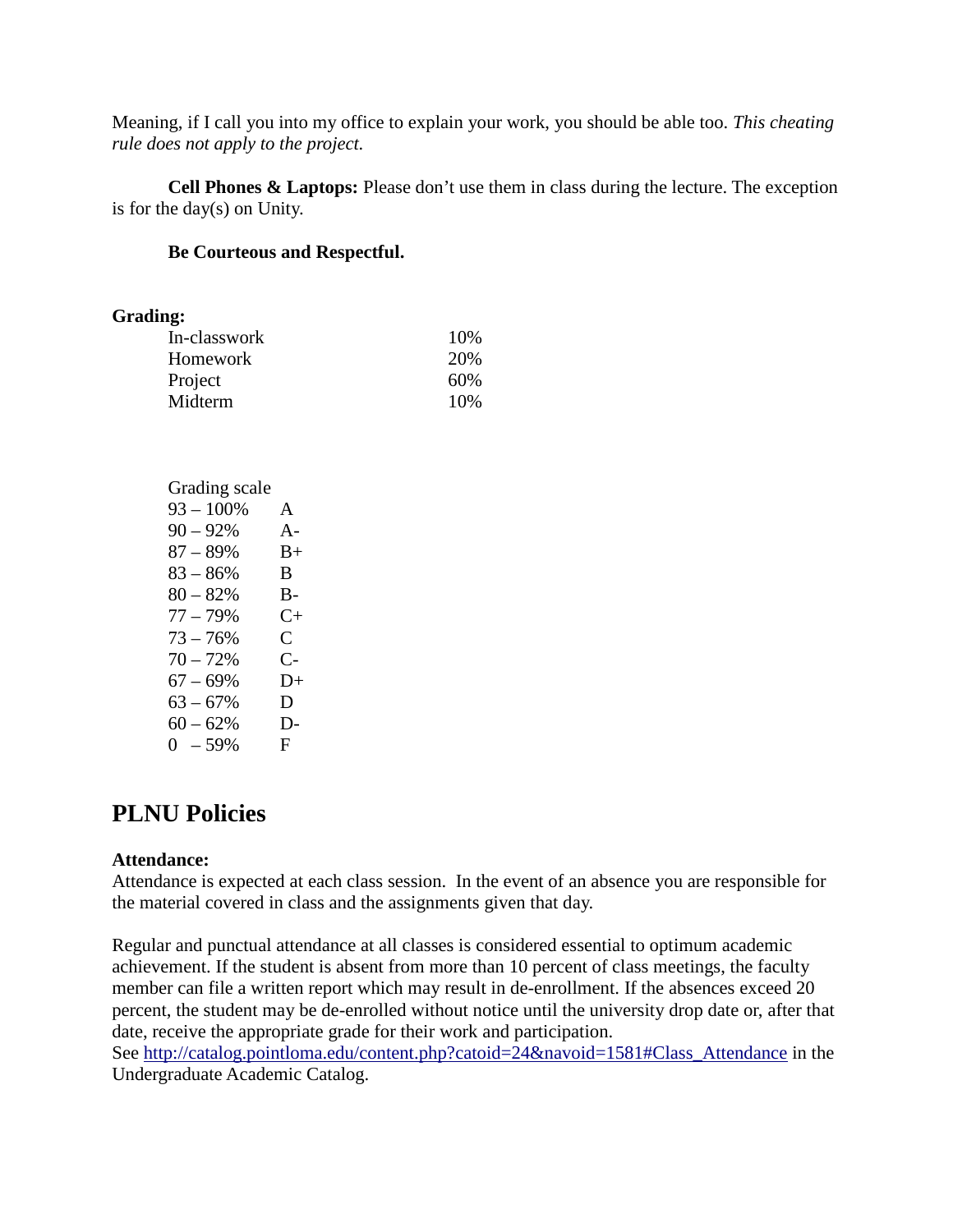## **Class Enrollment:**

It is the student's responsibility to maintain his/her class schedule. Should the need arise to drop this course (personal emergencies, poor performance, etc.), the student has the responsibility to follow through (provided the drop date meets the stated calendar deadline established by the university), not the instructor. Simply ceasing to attend this course or failing to follow through to arrange for a change of registration (drop/add) may easily result in a grade of F on the official transcript.

# **Academic Accommodations:**

If you have a diagnosed disability, please contact PLNU's Disability Resource Center (DRC) within the first two weeks of class to demonstrate need and to register for accommodation by phone at 619-849-2486 or by e-mail at [DRC@pointloma.edu.](mailto:DRC@pointloma.edu) See [Disability Resource Center](http://www.pointloma.edu/experience/offices/administrative-offices/academic-advising-office/disability-resource-center) for additional information. For more details see the PLNU catalog: [http://catalog.pointloma.edu/content.php?catoid=24&navoid=1581#Academic\\_Accomm](http://catalog.pointloma.edu/content.php?catoid=24&navoid=1581#Academic_Accommodations) [odations](http://catalog.pointloma.edu/content.php?catoid=24&navoid=1581#Academic_Accommodations) 

Students with learning disabilities who may need accommodations should discuss options with the instructor during the first two weeks of class.

# **Academic Honesty:**

Students should demonstrate academic honesty by doing original work and by giving appropriate credit to the ideas of others. Academic dishonesty is the act of presenting information, ideas, and/or concepts as one's own when in reality they are the results of another person's creativity and effort. A faculty member who believes a situation involving academic dishonesty has been detected may assign a failing grade for that assignment or examination, or, depending on the seriousness of the offense, for the course. Faculty should follow and students may appeal using the procedure in the university Catalog.

See [http://catalog.pointloma.edu/content.php?catoid=24&navoid=1581#Academic\\_Honesty](http://catalog.pointloma.edu/content.php?catoid=24&navoid=1581#Academic_Honesty) for definitions of kinds of academic dishonesty and for further policy information.

## **Final Exam: 12/15 at 10:30am**

The final exam date and time is set by the university at the beginning of the semester and may not be changed by the instructor. This schedule can be found on the university website and in th course calendar. No requests for early examinations will be approved. Only in the case that a student is required to take three exams during the same day of finals week, is an instructor authorized to consider changing the exam date and time for that particular student.

# **Copyright Protected Materials:**

Point Loma Nazarene University, as a non-profit educational institution, is entitled by law to use materials protected by the US Copyright Act for classroom education. Any use of those materials outside the class may violate the law.

# **Credit Hour:**

In the interest of providing sufficient time to accomplish the stated course learning outcomes, this class meets the PLNU credit hour policy for a 3 unit class delivered over 15 weeks. Specific details about how the class meets the credit hour requirements can be provided upon request.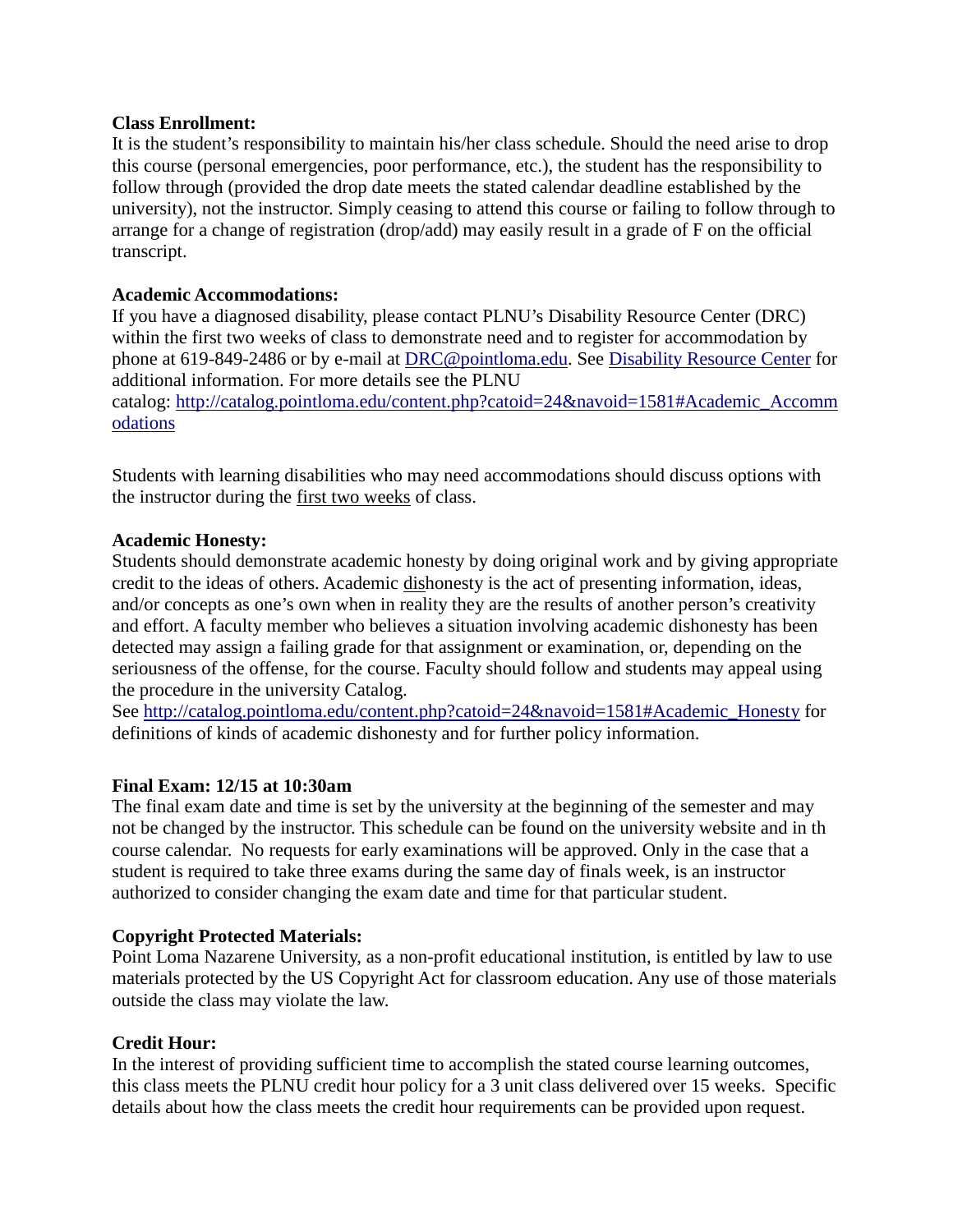| Monday         | Tuesday                                                                                    | Thu                                                                                                               | Assignment                                                          |
|----------------|--------------------------------------------------------------------------------------------|-------------------------------------------------------------------------------------------------------------------|---------------------------------------------------------------------|
| Aug: 29        | 30 (no class)                                                                              | 1 Intro & Why we need good<br>software engineering                                                                |                                                                     |
| 5<br>Labor Day | 6<br>Sept: 1<br><b>Software Development</b><br>Chapter 1, development<br>cycle; Agile      | 8 Chapter 2: Requirements &<br>Chapter 3, Planning,                                                               | Assign: Software Design<br>Homework                                 |
| 12             | 13 Chapter 4: stories<br>and tasks $($ + design<br>documents), Appendix<br>$i:1$ and 2     | 15<br>Unity                                                                                                       | <b>Assign: Unity Tutorial 1</b><br>Due: Software Design<br>Homework |
| 19             | 20<br>Chapter 5: Good design<br>& Chapter 6: version<br>control systems                    | 22<br>Projects                                                                                                    | <b>Assign: Tutorial Unity 2</b><br>Due: Tutorial Unity 1            |
| 26             | 27<br>Chapter 7: testing $&$<br>Chapter 8: test driven<br>development & Chapter<br>11 bugs | 29<br>TBD - Chapter 9: Release &<br>Chapter 10: Post Release; all<br>the other things you were<br>supposed to do. | Assign: Tutorial Unity 3<br>Due: Tutorial Unity 2                   |
| Oct: 3         | 4 Design Patterns Intro<br>& Observer pattern,<br>Chapter 1 and 2                          | 6 Decorator & Factory<br>Patterns, Chapter 3 and 4                                                                | Assign patterns 1<br>Due Tutorial Unity3                            |
| 10             | 11 Singleton and<br>Command Pattern,<br>Chapter $5 & 6$                                    | 13 Adapter and Façade patterns   Assign: patterns 2                                                               | Due: Patterns 1                                                     |
| 17             | 18 Template and State<br>patterns                                                          | 20<br>Iterator and composite patterns                                                                             | Assign: patterns 3<br>Due: Patterns 2                               |
| 24             | 25 Proxy and                                                                               | 27                                                                                                                | Due: Patterns 3                                                     |